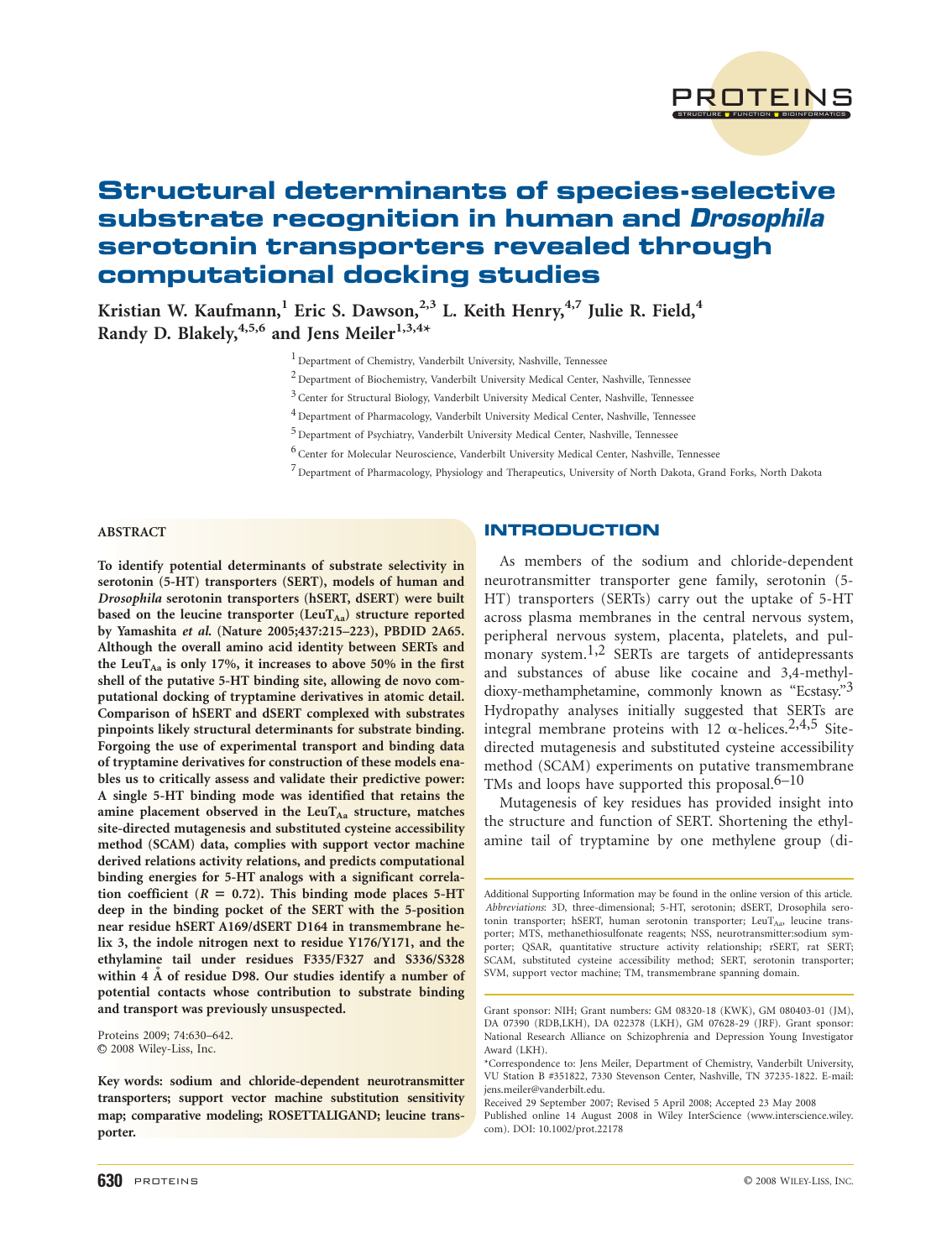methyl-tryptamine to gramine) causes a decrease in substrate uptake in rat SERT (rSERT). The addition of a methylene group, via a D98E mutation, restores uptake of gramine to levels expected for dimethyl-tryptamine, suggesting that residue D98 forms a direct (ion pair) interaction with the substrate.<sup>11</sup> Chen et  $al$ <sup>8</sup> implicated I172 and I176 in substrate and inhibitor binding through protection of transporter function from inactivation by methanethiosulfonate reagents (MTS) in cysteine mutants of these residues. Several studies have identified amino acid sequence differences among SERT species that confer alternate specificities for substrates and inhibitors.<sup>3,12–14</sup> Barker et al.<sup>15</sup> used human SERT (hSERT) and Drosophila SERT (dSERT) chimeras to implicate Y95 in forming part of the recognition site for citalopram and mazindol, two biogenic amine reuptake inhibitors. Adkins et al.<sup>14</sup> used the same approach to show the Y95F hSERT mutant exhibits dSERT-like recognition of N-isopropyl tryptamine. Henry et  $al$ <sup>12</sup> found that the I172 residue in hSERT displays a marked functional divergence with respect to inhibitor but not substrate potencies when the residue is mutated to its dSERT identity (I172M). Although these advances have identified residues involved in 5-HT and antagonist recognition, interpretation of these data would benefit from a three-dimensional (3D) context provided by high-resolution transporter structures.

Comparative models of SERT have been reported that interpret the structure function implications of sitedirected mutagenesis data and substituted cysteine accessibility data using  $\mathrm{Na}^+/H^+$  antiporter cyro-EM densities and crystal structure as well as the Lac permease crystal structure.<sup>16–18</sup> However, the low-sequence homology and low-functional correlation of these templates to SERTs limits the predictive power of these models. The recently reported crystal structure for a bacterial  $Na<sup>+</sup>$ -dependent leucine transporter (LeuTAa), a bona fide member of the neurotransmitter sodium symporter (NSS) protein family, represents a critical break-through for the field.<sup>19,20</sup> The LeuT<sub>Aa</sub> structure confirms a predicted topology for NSS members consisting of 12 TM spanning  $\alpha$ -helices. Unexpectedly, it features two five-helix bundles arranged in an inverted mirror symmetry. The final two helices, TMs 11 and 12, reside peripheral to the core transporter and may participate in homo-oligomerization.<sup>21</sup> In the crystal structure of LeuT<sub>Aa</sub>, the substrate leucine is located in a pocket formed by TMs 1, 3, 6, and 8. Notably, unwound regions in the centers of TMs 1 and 6 serve as contact points for the carboxyl and amine groups of leucine. Beuming et  $al$ ,  $2^2$  refined the primary sequence alignment of  $LeuT_{Aa}$  with a large multisequence alignment of eukaryotic and prokaryotic NSS family members' sequences, resulting in an alignment featuring an improved agreement with available biochemical data that underscores the utility of the  $LeuT_{Aa}$  structure.

In this manuscript, ROSETTA comparative model $ing^{23,24}$  and docking<sup>25</sup> approaches are invoked for their power in building accurate models of membrane proteins from distant sequence homologs as recently demonstrated with voltage-gated  $K^+$  channels.<sup>26</sup> Our approach involves comprehensive high-resolution docking of 5-HT into SERT comparative models based on the LeuT $_{Aa}$ structure. We refrain from using experimental data during model construction to permit rigorous testing of the predictive power of our models using data derived from site-directed mutagenesis, SCAM, and binding affinity experiments.

# METHODS

#### SERT sequence alignment

The alignment used in the comparative models of dSERT and hSERT on LeuT<sub>Aa</sub> was synthesized from the alignments of Beuming et  $al^{22}$  The adjusted alignment published between  $LeuT_{Aa}$  and rSERT was combined with the alignment of the eukaryotic NSS family.

The SERT sequences were divided into TM and binding site regions based on the LeuT $_{\text{Aa}}$  crystal structure. TMs 1, 3, 6, and 8 form the core TMs that surround the leucine binding site. First-shell residues are defined as any residues with a  $C_{\alpha}$  atom within 7 Å of the leucine ligand in the LeuT<sub>Aa</sub> structure. We define the secondshell binding site residues to be all residues with a  $C_\alpha$ atom within 12 A of the leucine ligand in the LeuT<sub>Aa</sub>.

#### SERT comparative model construction

The backbone coordinates of the TM helices from the LeuT $_{\text{Aa}}$  crystal structure (PDBID 2A65) were retained in the comparative models of dSERT and hSERT. The loop regions were built in ROSETTA using Metropolis Monte Carlo fragment replacement<sup>24</sup> combined with Dunbrack cyclic coordinate descent loop closure.<sup>27</sup> In short,  $\phi$ - $\psi$ angles of backbone segments of homologous sequence amino acid fragments from the PDB are introduced for the residues in the loops. After the fragment substitution, slight changes in the  $\phi$ - $\psi$  angles are made to close breaks in the protein chain. Side chains for all residues in the protein were built using ROSETTA's Metropolis Monte Carlo rotamer search algorithm.<sup>28</sup> Subsequently, the 10 models generated for both dSERT and hSERT were subjected to eight iterative cycles of side-chain repacking and gradient minimization of  $\phi$ ,  $\psi$ , and  $\chi$  angles in ROSETTA.

#### SERT serotonin docking

A conformational ensemble containing 100 conformations of 5-HT was generated using the mmff94 small molecule force field in Molecular Operating Environment, Chemical Computing Group, Montreal, Quebec, Canada. The ensemble contained representatives from the  $(\pm)$  gauche and the anti conformations of the ethylamine tail. Each conformation from the ensemble was placed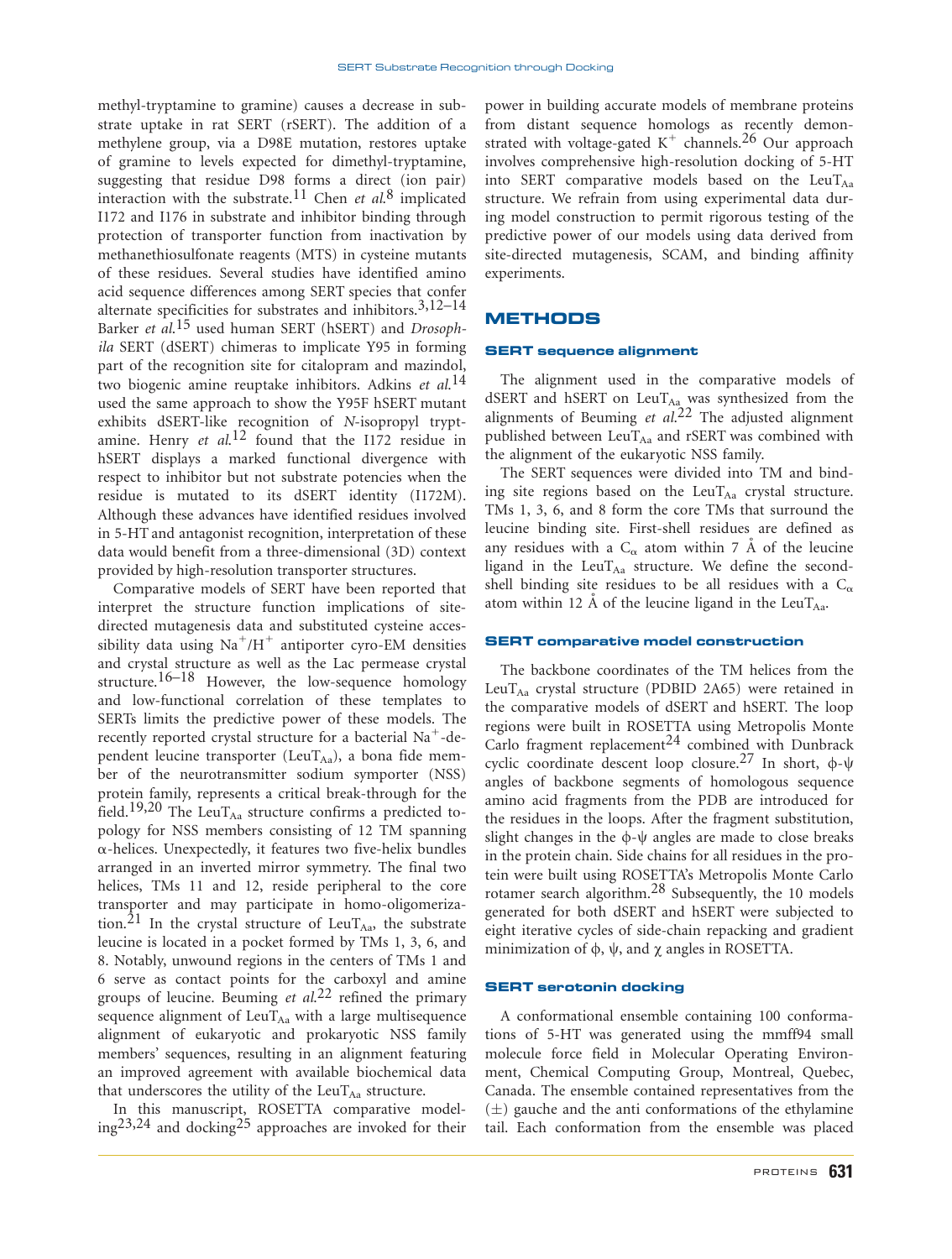into both hSERT and dSERT models for docking calculations using ROSETTALIGAND.<sup>25</sup> ROSETTALIGAND placed 5-HT in a random orientation inside a  $10 \text{ Å}$  cube centered at the same depth as leucine in the LeuT $_{\text{Aa}}$  structure. ROSETTALIGAND then simultaneously placed sidechain rotamers around the ligand and optimized the ligand pose in a Metropolis Monte Carlo simulated annealing algorithm. The energy function used during the search contains terms for van der Waals attractive and repulsive forces, statistical energy derived from the probability of observing a side-chain conformation in the PDB, hydrogen bonding, electrostatic interactions between pairs of aminoacids, and solvation assessing the effects of both side-chain side-chain interactions and side-chain ligand interactions.25 Approximately 13,000 docked complexes each for hSERT and dSERT were generated.

When docking small molecules into crystal structures, the ROSETTALIGAND energy function reliably identifies the correct binding model. $25$  We validated ROSETTALI-GAND's performance on the leucine transporter system by docking leucine into the leucine transporter crystal structure (see supplemental information). Inaccuracies inherent in comparative models preclude identification of the native binding mode based solely on the energy function. However when dealing with comparative models, the energy funnel of the correct binding mode is shallower and local minima can have increased depth (see Fig. 1). Nonetheless, the correct binding mode can occupy a minimum in the energy landscape, which we demonstrate for two comparative model docking studies (see supplemental information). As discussed by recent studies, docking to comparative models remains a difficult task; often experiments can be designed that discriminate between alternate docking poses.<sup>29,30</sup> Docked complexes occupying a physiologically relevant minimum in the energy landscape might then be identified through testing the predictive power of the models using available biochemical data as a filter.

In the current study, structures with the best protein ligand interaction energies were selected in a first filter. A second filter imposed a 3.6 Å distance between the 5-HT amine tail and one of the D98 side-chain carboxyl oxygens. In a third-round filter, binding modes were chosen that were present in both dSERT and hSERT based on the assumption that the 5-HT binding mode is conserved across the two species.

#### Serotonin analog docking

After identifying a common binding mode for 5-HT in the both hSERT and dSERT models, 5-HT analogs were placed into the ligand binding site while maintaining the putative binding mode of 5-HT. Each of the analogs then underwent Monte Carlo refinement and gradient energy minimization allowing small adjustments in ligand position and side-chain conformations. For each binding



#### Figure 1

A schematic docking energy landscape is shown as a function of backbone RMSD. The energy is indicated by color from low (red) to high (blue). As the error or RMSD in the backbone increases the native minimum in the energy landscape  $E^{\text{native}}$  is obscured. Alternate binding modes associated with higher energies can no longer be clearly distinguished from the native binding mode  $E^{\text{model}}$ . Comparative models by their nature have some error in their atom coordinates. In turn frequently multiple minima are observed when docking small molecules into comparative models. Additional experimental data are required to distinguish between these models.

mode, the nine lowest total ROSETTA energy structures for each analog were selected. Out of the nine structures, the structure with the lowest total ROSETTA energy and with an indole ring less than  $1 \text{ Å}$  RMSD from the starting position was retained for binding energy calculations. The one exception to the RMSD constraint was the 7 benzyloxy-tryptamine analog, which was allowed to deviate further due to the large bulk of the substitution. The resulting lowest energy structures were visually inspected to verify that they retained the original binding mode.

The binding energy was calculated using,

$$
\Delta E_{\text{ligand\_binding}} = \Delta E_{\text{protein\_bound\_state}} - \Delta E_{\text{protein\_unbound\_state}} \tag{1}
$$

where  $\Delta E_{\text{protein\_unbound\_state}}$  is the energy of the protein in the unbound state, and  $\Delta E_{\text{protein\_bound\_state}}$  is the energy of the protein in the bound state plus ligand protein interaction energy. The change in energy,  $\Delta E$ , is given by

$$
\Delta E = \Delta E_{\text{atr}} + \Delta E_{\text{dun}} + \Delta E_{\text{hb}} + \Delta E_{\text{pair}} + \Delta E_{\text{sol}} \qquad (2)
$$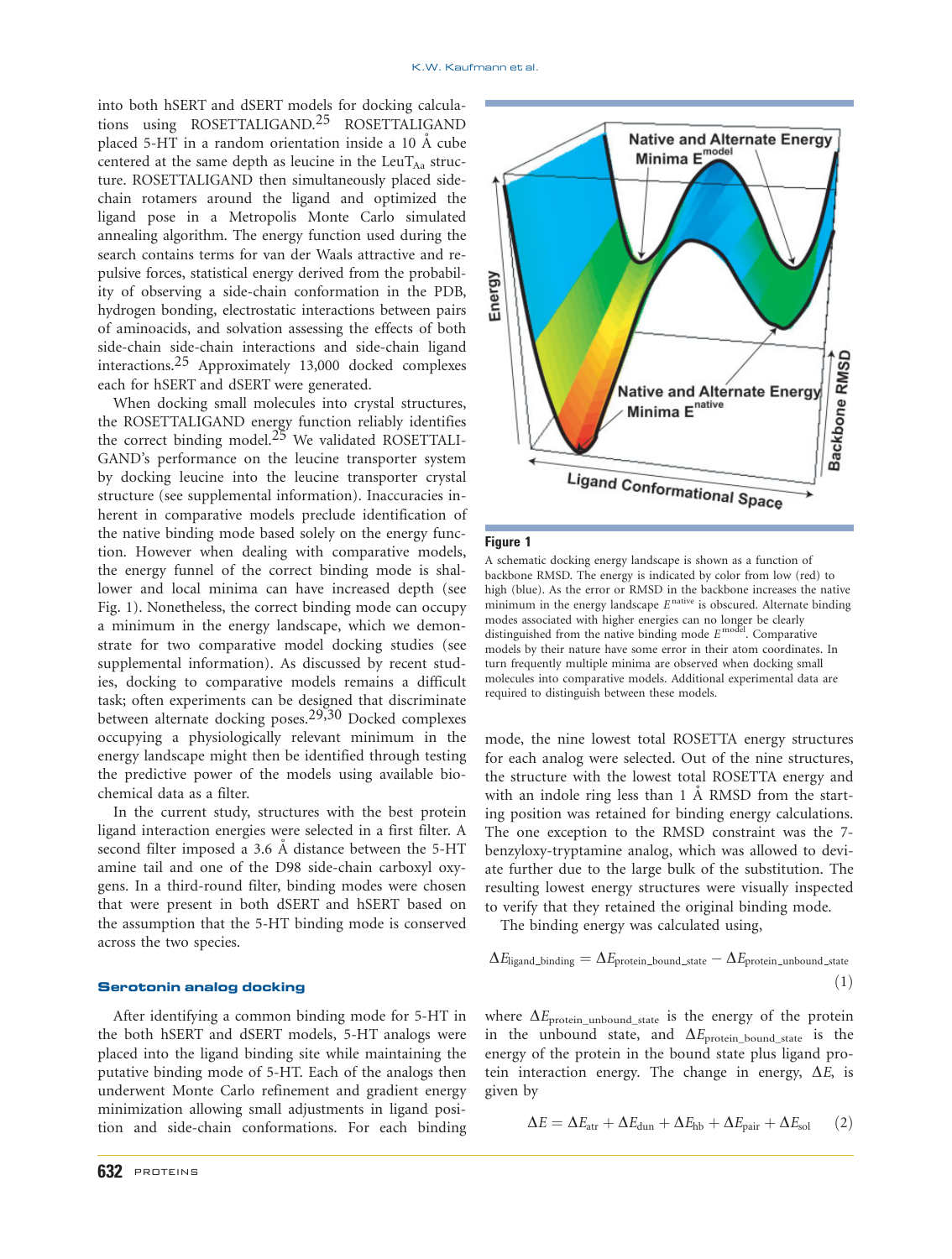as was reported previously.<sup>25,31</sup>  $\Delta E_{\text{atr}}$  is the attractive portion of a van der Waals Lennard-Jones 12-6 potential energy term.  $\Delta E_{\text{dun}}$  is the energy derived from the Dunbrack rotamer probability.  $\Delta E_{hb}$  is the energy of hydrogen bonds involving side chains.  $\Delta E_{\text{pair}}$  encodes for the energy due to electrostatic interaction between residues.  $\Delta E_{\rm sol}$  is a Lazaridius-Karplus approximation of the solvation energy. The repulsive portion of the van der Waals energy was removed to decrease noise inherent in the sensitivity of this term.  $\Delta E$  for each residue was summed to obtain the total  $\Delta E$  for the protein binding energy. Amino acid residues with a  $\Delta E < -1$  were considered to be major contributors to the binding energy.

## Model refinement of binding mode with bound  $\mathbf{N}\mathbf{a}^+$  ion

Molecular models for the sodium  $(Na^+)$  ion bound form of both hSERT and dSERT were generated and refined using the following protocol. The ROSETTALI-GAND binding mode was taken as the starting point for model refinement using the AMBER force field.<sup>32</sup> Briefly, the binding mode models for the hSERT and dSERT were aligned with the published structure of  $LeuT_{Aa}$  (PDB ID:2A65) and a single  $Na<sup>+</sup>$  ion was added to both models by copying the coordinates of atom Na 752 (Na1 binding site). Models of the hSERT and dSERT sodium ion binding site were then refined with 50 steps of steepest descents and 450 steps of conjugate gradient energy minimization in AMBER9<sup>33</sup> followed by brief  $(1 \text{ ns})$ , low-temperature (50 K) molecular dynamics simulations in-vacuo using a distance-dependent dielectric constant, and 12 A cutoff for nonbonded interactions. Partial charges for 5-HT were developed using the atom-centered point charge method of Bayley et al.<sup>33</sup> All other molecular mechanics parameters for 5-HT and ions were taken from the standard AMBER force field. Two-dimensional schematics of the refined hSERT and dSERT ion binding sites were generated with ChemDraw 10.0 (Cambridge Soft) while 3D representations were rendered with  $PyMol.<sup>34</sup>$ 

#### SVM analysis for tryptamine analog pharmacology

Support vector machines  $(SVM)$ ,  $35$  a form of machine learning previously used by this group to study anti-cancer activity of epothilones,  $36$  were applied to derive a substitution sensitivity model for SERT substrates using uptake inhibition data from a previously published study of tryptamine analogs.14 The freely available software, LIBSVM,<sup>37</sup> was applied to 26 tryptamine analogs to derive models for hSERT and dSERT sensitivity to substitution at positions around the indole ring and ethyl amine tail. The binary encoding scheme for each compound was configured to indicate the type of substituent at each of the following positions:  $R1/2$ ,  $\alpha$ , 2, X, R3, 4, 5,



Figure 2

Tryptamine core used in fragment-based substitution encoding for SVM sensitivity maps.

6, 7 (see Fig. 2 and supplemental information). A total of 24 binary inputs are required to uniquely describe the configuration of each of the 26 tryptamine analogs in these nine positions. The resulting input vector of length 24 for each compound is associated with a normalized floating point representation of the experimentally measured binding constant for  $[^{3}H]$ 5-HT uptake inhibition  $(K_i)$  for training of the SVM.

Epsilon support vector regression was applied with a cost of 0.2 and a polynomial kernel function with gamma of 0.1. Optimal cost  $(c)$  and gamma  $(\gamma)$  parameters were empirically determined via a systematic search for best RMSD for predicting  $log K_i$  from leave-one-out cross validation. Description of the theory and application of SVM can be found in the following references.  $35,37$  The sensitivity to each input was computed as the absolute partial derivative of the output (i.e., SVM-predicted binding constant) with respect to that input. The average sensitivity to substitution was computed by taking the mean of the sensitivities for all inputs coding for substitution at a position on the tryptamine core. The rationale of this approach is that large derivatives identify sensitive inputs that point to more critical regions for binding and vice versa. The average sensitivity to substitution at each position was displayed as a colored molecular surface using  $PvMOL.<sup>34</sup>$ 

## RESULTS

Our strategy employs comparative modeling, ligand docking, and SAR methodology to address species selectivity for substrate recognition in hSERT and dSERT. Comparative modeling of a target sequence based on a known structural template requires identification of a related structural template, alignment of the target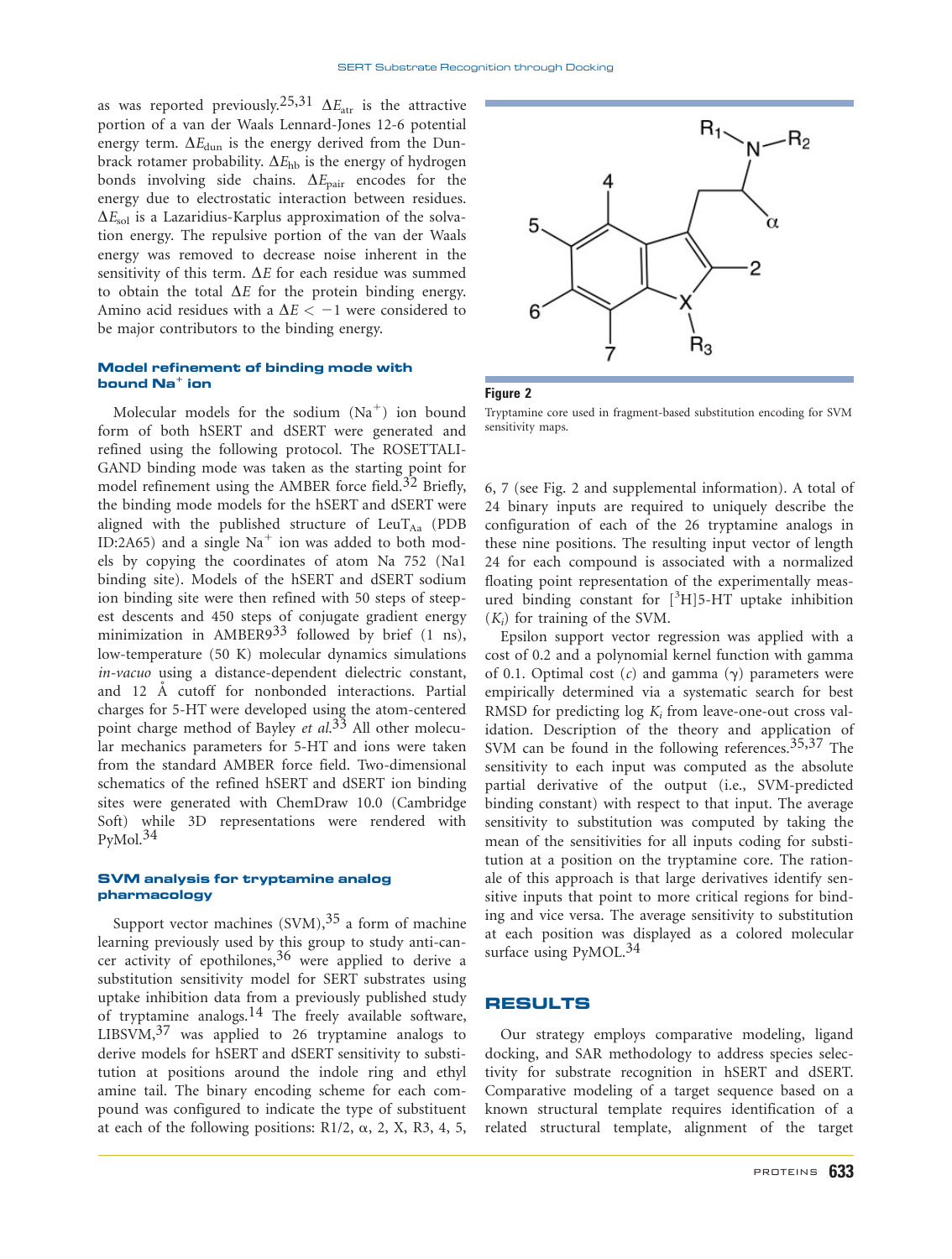| Table I                                                            |  |
|--------------------------------------------------------------------|--|
| Relationship Between Sequence Identity and Expected Model Accuracy |  |

|                                                                                               |                | Overall        | Loop regions  | TMs                                   | Core TMs                                    | 2nd Shell                  | 1st Shell                  |
|-----------------------------------------------------------------------------------------------|----------------|----------------|---------------|---------------------------------------|---------------------------------------------|----------------------------|----------------------------|
| Protein sequence identity                                                                     | hSERT          | 17%<br>108/630 | 11%<br>40/362 | 25%<br>68/268                         | 35%<br>38/108                               | 40%<br>31/77               | 58%<br>11/19               |
|                                                                                               | dSERT          | 18%<br>113/622 | 14%<br>51/354 | 23%<br>62/268                         | 33%<br>36/108                               | 36%<br>28/77               | 52%<br>10/19               |
| Expected backbone RMSD to true structure <sup>39</sup><br>Backbone RMSD to LeuT <sub>Aa</sub> | hSERT<br>dSERT | $>5$ A         | $>5$ A        | $>2.5$ A<br>$.6 - 2.1$<br>$1.4 - 2.3$ | $\approx$ 2 A<br>$1.1 - 1.6$<br>$1.1 - 1.8$ | $1.0 - 1.3$<br>$1.0 - 1.3$ | $0.9 - 1.2$<br>$0.9 - 1.2$ |

Relationship between sequence identity of hSERT and dSERT to LeuT<sub>Aa</sub> in specific regions of the protein and the expected model accuracy. Core TMs are TMs 1, 3, 6, and 8. Second shell and 1st shell residues include all residues with C<sub>a</sub> atoms within 12 and 7 Å, respectively, of an atom from the leucine ligand in the PDB structure 2A65.

sequence to the structure, model construction, and assessment of the resulting structure.38 Ligand docking programs seek to identify the lowest free energy structure of the ligand–protein complex.<sup>39</sup> It is beneficial to categorize the available structural degrees of freedom into ligand internal degrees of freedom (ligand conformation), ligand translation and rotational degrees of freedom (pose), protein side-chain degrees of freedom (rotamer), and protein backbone degrees of freedom. Our approach optimizes all of these degrees of freedom during the course of the model development. In addition, we use SVMs to condense data into substitution sensitivity maps which can be readily compared to the ligand-protein complexes.35,36 SVMs allow analysis of data sets containing noise and uneven distribution in the chemical space tested by offering an overview of the available data. The overview can then be interrogated in more depth.

#### Sequence alignment demonstrates high similarity between the LeuT and the SERT substrate binding sites

Sequence alignments offer insight into the structural similarity of two proteins. The sequence identities in Table I, based on the alignment of hSERT and dSERT to the rSERT-LeuT $_{Aa}$  alignment in Figure 3, reflect regions expected to have different degrees of involvement in the binding of substrates as defined in the Methods section. The sequence identity increases from  $\sim 15\%$  to greater than 50% as the focus narrows on the first shell of residues in the binding site. As the sequence identity increases, the confidence in the alignment and the resulting quality of the comparative models increases. $40$ 

#### SERT comparative models extensively sample backbone and side-chain conformational space

A side by side comparison of hSERT, dSERT, and Leu- $T_{Aa}$  models highlight differences that may be responsible for differences in ligand recognition and transport. As can be seen in Figure 4, many side chains of the transporters retain not only their amino acid identity but also the  $\gamma$  angles, supporting the conserved functionality of these residues. Most of the diversity observed in the binding site is conserved across both dSERT and hSERT and also occurs at the intracellular end of the binding site. The backbone RMSDs in the 20 SERT models range from as little as  $0.9 \text{ Å}$  in the binding site up to  $2.3 \text{ Å}$  in trans-membrane spans (see Table I). SCAM accessibility patterns in the regions comprising the binding site show a periodicity that agrees with available experimental data (see Fig. 5).

#### Serotonin docking comprehensively samples translational and rotational degrees of freedom in the protein–ligand complex and identifies five potential binding modes

Ligand docking searches for the most energetically favorable position of 5-HT in the binding pocket; thus identifying likely structural determinants for 5-HT recognition. Out of the top 100 lowest energy 5-HT complexes for each protein, 22 dSERT models and 24 hSERT models contained a D98 contact. Of those models, six binding modes were present in both proteins. Five of the six binding modes place the amine in approximately the same location as seen for leucine in the  $LeuT_{Aa}$  structure. These five modes were carried forward for further analysis and are shown in Figure 6. The first three binding modes Up\_a, Up\_b, and Up\_c have the 5-hydroxyl group oriented in the general direction of the extracellular surface [Fig.  $6(a-c)$ ]. In the first binding mode Up\_a [Fig. 6(a)], the 5-hydroxyl points toward F335, pushing the phenyl ring of F335 up against the TM 6 helix. The indole nitrogen neighbors T439 in TM 8 at the interface between TMs 3 and 8. For the second binding mode Up\_b [Fig.  $6(b)$ ], the indole ring is rotated  $180^\circ$ relative to the orientation in Up\_a. The indole nitrogen now faces F341. The 5-hydroxyl group is placed against the ring of Y176 lining the upper side of the binding pocket. Up\_c [Fig.  $6(c)$ ] has the indole ring rotated  $90^{\circ}$ relative to Up\_a. It packs against the phenyl ring of Y176 in a  $\pi$ -stacking interaction. The edge of the ring points toward the interface between TMs 8 and 3, with A173 and G442 opposite to the indole nitrogen in that inter-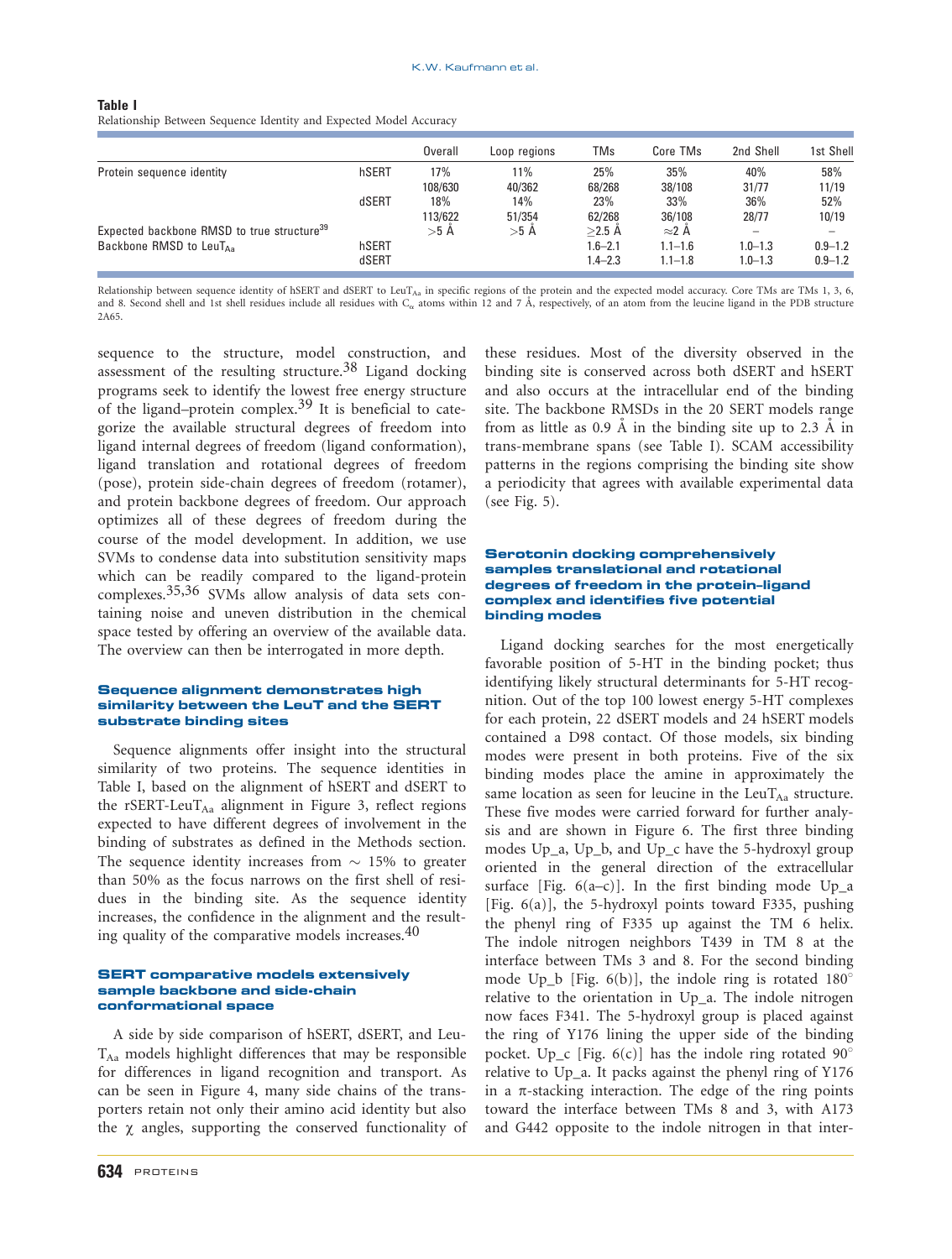**dSERT** 0 \*\*\*\*\*\*MDRSGSSDFAGAAATTGRSNPAPWSDDKESPNNEDDSNEDDGDHTTPAKVTDPLAPKLANNERIL 0 METTPLNSOKOLSACEDGEDCOENGVLOKVVPTPGDKVESGOISNGYSAVPSPGAGDDTRHSIPATTTTL hSERT  $70$ 0 METTPLNSOKVLSECKDREDCOENGVLOKGVPTTADRAEPSOISNGYSAVPSTSAGDEASHSIPAATTTL **rSERT** 70  $\mathbf{o}$ LeuT **TM 1** TM<sub>2</sub> ...............  $- - - - -+$ --------65 VVSVTERTRETWGOKAEFLLAVIGFAVDLGNVWRFPYICYONGGGAFLVPYCLFLIFGGLPLFYMELALG 135 **TERRT hSERT** 70 VAELHOGERETWGKKVDFLLSVIGYAVDLGNVWRFPYICYONGGGAFLLPYTIMAIFGGIPLFYMELALG 140 rSERT 70 VAEIRQGERETWGKKMDFLLSVIGYAVDLGNIWRFPYICYQNGGGAFLLPYTIMAIFGGIPLFYMELALG 140 0 \*\*\*\* MEVKREHWATRLGLILAMAGNAVGLGNFLRFPVOAAENGGGAFMIPYIIAFLLVGIPLMWIEWAMG LeuT 66 TM 3  $---$ dSERT 135 OFHRCGCLSIWKRICP\*\*\*\*\*\*ALKGVGYAICLIDIYMGMYYNTIIGWAVYYLFASFTSKLPWTSCDNPW 199 SERT 140 QYHRNGCISIWRKICP\*\*\*\*\*\*\*IFKGIGYAICIIAFYIASYYNTIMAWALYYLISSFTDQLPWTSCKNSW 204<br>FSERT 140 QYHRNGCISIWRKICP\*\*\*\*\*\*\*IFKGIGYAICIIAFYIASYYNTIMAWALYYLISSFTDQLPWTSCKNSW 204 LeuT 66 RYGGAQGHGTTPAIFYLLWRNRFAKILGVFGLWIPLVVAIYYVYIESWTLGFAIKFLVGLVPEPPPNAT\* 135 TM 4 dSERT 199 NTENCMQVTSENFTEL\*\*\*ATSPAKEFFERKVLESYKGNGLDFMGPVKPTLALCVFGVFVLVYFSLWKGV 266 hSERT 204 NTGNCTNYFSEDNITWTLHSTSPAEEFYTRHVLQIHRSKGLQDLGGISWQLALCIMLIFTVIYFSIWKGV 274 rSERT 204 NTGNCTNYFAQDNITWTLHSTSPAEEFYLRHVLQIHQSKGLQDLGTISWQLTLCIVLIFTVIYFSIWKGV 274 LeuT 135 \*\*\*\*\*\*\*\*\*\*\*\*\*\*\*\*PPDSILRPFKEFLYSYIGVPKG\*\*\*DEPILKPSLFAYIVFLITMFINVSILIRGI 187 TM 5 TM 6 \*\*\*\*\*\*\*\* . . . . . . . + . . . . . . . . . . + . . . . . . . . + . . . . . . . . . + . . . . . . . . . . . . . . . . . + . dSERT 266 RS\*AGKVVWVTALAPYVVLIILLVRGVSLP\*\*\*\*GADEGIKYYLTPEWHKLKNSKVWIDAASOIFFSLGP 331 hSERT 274 KT\*SGKVVWVTATFPYIILSVLLVRGATLP\*\*\*\*GAWRGVLFYLKPNWQKLLETGVWIDAAAQIFFSLGP 339 rSERT 274 KT\*SGKVVWVTATFPYIVLSVLLVRGATLP\*\*\*\*GAWRGVVFYLKPNWQKLLETGVWVDAAAQIFFSLGP 339 LeuT 187 SKGIERFAKIAMPTLFILAVFLVIRVFLLETPNGTAADGLNFLWTPDFEKLKDPGVWIAAVGNIFFTLSL 257 mag ┏ ⊏ TM 7 ........  $----$ dSERT 331 GFGTLLALSSYNKFNNNCYRDALITSSINCLTSFLAGFVIFSVLGYMA\*\*YVQKTSIDKVGLE\*GPGLVF 398 GFGVLLAFASYNKFNNNCYQDALVTSVVNCMTSFVSGFVIFTVLGYMA\*\*EMRNEDVSEVAKDAGPSLLF hSERT 339 407 rSERT 339 GFGVLLAFASYNKFNNNCYQDALVTSVVNCMTSFVSGFVIFTVLGYMA\*\*EMRNEDVSEVAKDAGPSLLF 407 LeuT 257 GFGAIITYASYVRKDODIVLSGLTAATLNEKAEVILGGSISIPAAVAFFGVANAVAIAKAG\*\*\*AFNLGF 324  $TM 8$ TM 9 dSERT 398 IVYPEAIATMSGSVFWSIIFFLMLITLGLDSTFGGLEAMITALCDEYPRVIGRRRELFVLLLLAFIFLCA 468 hSERT 407 ITYAEAIANMPASTFFAIIFFLMLITLGLDSTFAGLEGVITAVLDEFPHVWAKRRERFVLAVVITCFFGS 477 rSERT 407 ITYAEAIANMPASTFFAIIFFLMLITLGLDSTFAGLEGVITAVLDEFPHIWAKRREWFVLIVVITCVLGS 477 LeuT 324 ITLPAIFSNTAGGTFLGFLWFFLLFFAGLTSSIAIMNPMIAFLEDELKL\*\*\*\*SRKHAVLWTAAIVFFSA 390 TM 10 -----dSERT 468 LPTMTYGGVVLVNFLNVYGPGLAILFVVFVEAAGVFWFYGVDRFSSDVEQMLGSKPGLFWRICWTYISPV 538 hSERT 477 LVTLTFGGAYVVKLLEEYATGPAVLTVALIEAVAVSWFYGITQFCRDVKEMLGFSPGWFWRICWVAISPL 547 rSERT 477 LLTLTSGGAYVVTLLEEYATGPAVLTVALIEAVAVSWFYGITQFCSDVKEMLGFSPGWFWRICWVAISPL 547 LeuT 390 HLVMFL\*\*NKSLDEMDFWAGTIGVVFFGLTDLIIFFWIFGADKAWEEINRGGIIKVPRIYYYVMRYITPA 458 TM 11  $TM 12$ ---------+--------dSERT 538 FLLTIFIFSIMGYKEMLGEEYYYPDWSYQVGWAVTCSSVLCIPMYIIYKFFFASKGGCRORLOESFQPED 608 hSERT 547 FLLFIICSFLMSPPQLRLFQYNYPYWSIILGYCIGTSSFICIPTYIAYRLIITPGTFKERIIKSITPETP 617 rSERT 547 FLLFIICSFLMSPPQLRLFQYNYPHWSIVLGYCIGMSSVICIPTYIIYRLISTPGTLKERIIKSITPETP 617 LeuT 458 FLAVLLVVWAREYIPKIMEETH\*\*\*WTVWITRFYIIGLFLFLIFLVFLAERRRNHESAGTLVPR\*\*\*\*\*\* 519 dSERT 608 NCGSVVPGQQGTSV\*\*\*\* 622 hSERT 617 TEIPCGDIRLNAV\*\*\*\*\* 630 rSERT 617 TEIPCGDIRMNAV\*\*\*\*\* 630 LeuT 519 \*\*\*\*\*\*\*\*\*\*\*\*\*\*\*\*\*\* 519

#### Figure 3

Sequence alignment between LeuTAa, hSERT, dSERT, and rSERT. Blue background denotes complete conservation of amino acid identity. Light gray background denotes similarity of amino acid identity across sequences. Rectangles above amino acids mark the transmembrane helices. Core transmembrane helices are shaded gray. Red stars denote amino acids in the first shell of the binding site. Blue squares highlight residue in the second shell of the binding site.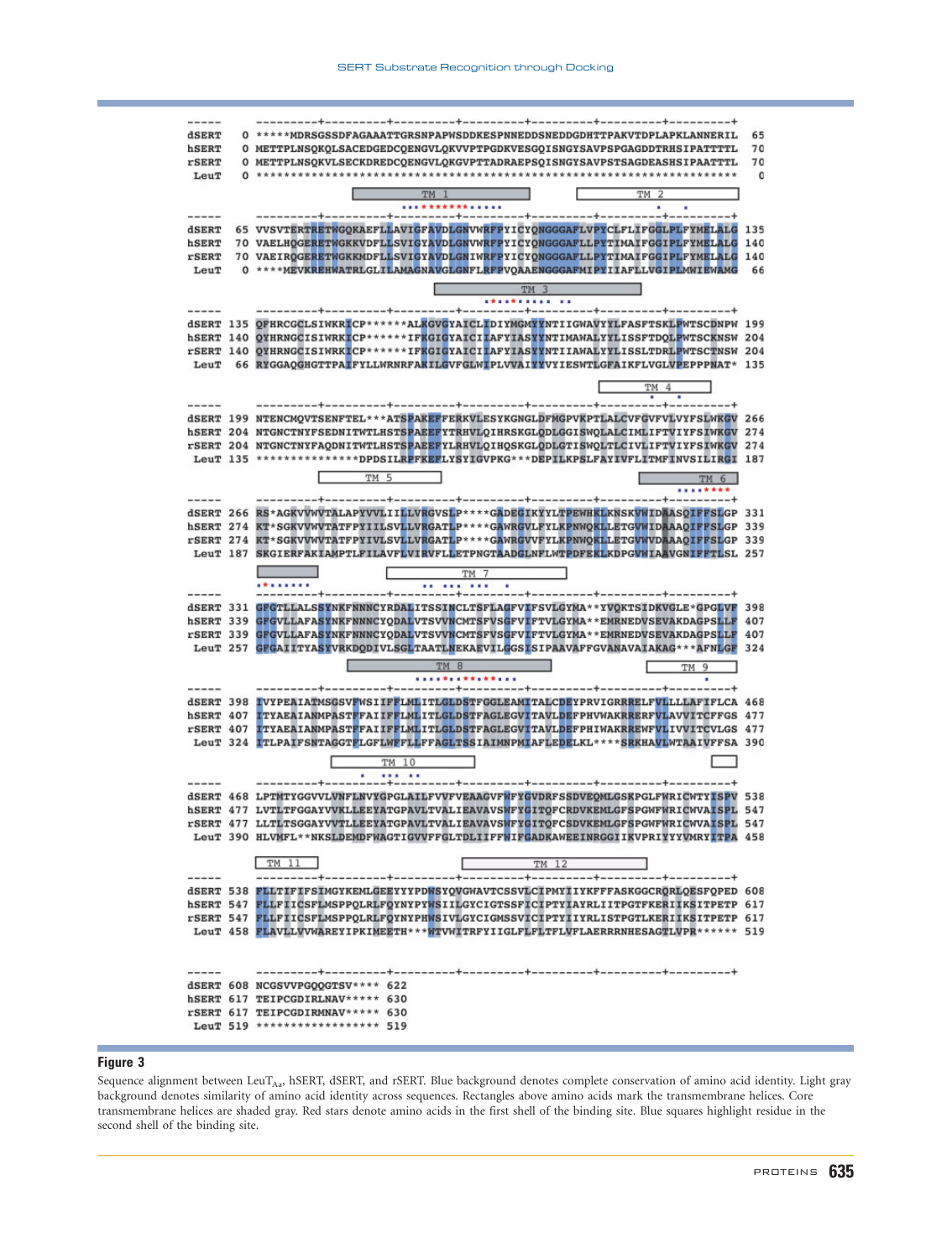

#### Figure 4

Overlay of hSERT comparative model in green and the dSERT model in cyan on LeuT<sub>Aa</sub> crystal structure in gray. The conformational space sampled in this study remains close to that of the backbone captured in the LeuT $_{\text{Aa}}$  structure. Gradient minimization retains most of the same side-chain interactions, due to the high sequence identity evident in the binding site. This figure was prepared using PyMOL.<sup>34</sup>

face. In Up\_c, the 5-hydroxyl group forms a steric contact with L99. The fourth binding mode (Side) has the 5 hydroxyl bond horizontal in the binding pocket pointing toward T439 and G442 in TM 8 at its interface with TM 3 [Fig. 6(d)]. The indole ring lies sideways in the binding pocket with the side of the indole ring packing against I172. Additionally, the indole nitrogen points toward F335 at top of the binding pocket. The Down binding mode [Fig.  $6(e)$ ] shows a 180 $^{\circ}$  rotation of the indole ring relative to the position observed in Up\_c. The indole nitrogen is in approximately the same position though pointed more toward T439 and N177. The 5-hydroxyl is now pointed down toward A169 in TM 3 and G342 in TM 6. The residues contributing to the binding energy are boxed in a flattened representation of the binding pocket in each of the five binding modes as shown in Figure 6(I). The agreement of the biochemical data with each of the binding modes is shown in Figure 6(II).

### SVM-derived sensitivity maps highlight species differences in the SERT substrate recognition

Adkins et al.<sup>14</sup> reported the potencies of 27 tryptamine analogs to inhibit the uptake of  $[{}^{3}H]$ 5-HT in the hSERT and the dSERT. Here, we develop SVM-sensitivity maps to visually display differences in the recognition of tryptamine derivatives [Fig. 7(a,b)]. The SVM model trained on tryptamines assayed on the hSERT displays

strong sensitivity to substitution at the 5th position and weaker sensitivity at the R3 indole position and R1 and R2 ethyl amine positions [Fig. 7(a)]. The dSERT SVM model also shows strong sensitivity at the 5th position with a weaker sensitivity at the R3 indole position, the 4 position, and the  $\alpha$ -position to the ethyl amine [Fig. 7(b)]. Strong differences in sensitivity between the hSERT and the dSERT SVM maps occur at positions R1, R2, R3,  $\alpha$ , 4, 5, and 7 [Fig. 7(c)]. The hSERT SVM map shows higher sensitivity at the R3, 7, R1, R2, and 5 positions in order of increasing difference in sensitivity. The dSERT SVM map shows higher sensitivity at the  $\alpha$ , and 4 position in increasing order of difference in sensitivity. Care is taken to avoid over-interpretation of the SVM maps by resorting to the original data when making use of the maps in the context of modeling.

#### Serotonin analog docking probes ROSETTALIGAND identified binding modes through binding energy prediction

It can be hypothesized that SERTs recognize tryptamine analogs in a conserved manner such that the indole ring occupies the same position in the binding pocket. With this in mind, the native binding mode for 5-HT should explain the differences in the binding affinity seen for other tryptamine analogs. Representative deviations of the indole ring when docking 5-HT analogs in the Down binding mode are shown in Figure 8. In the Down mode, the substitution of the indole nitrogen causes Y176 to change rotamers. Substitutions at the 5th position interact with residues V343, G442, and A169 in



#### Figure 5

hSERT Down binding mode with substituted cysteine accessibility mapped onto TM 1, 3, and 10. Red to blue scale indicates no sensitivity to large sensitivity to MTS attack of a cysteine substituted at that residue. All three helices show patterns consistent with the helix orientations in the models. This figure was prepared using PyMOL.<sup>34</sup>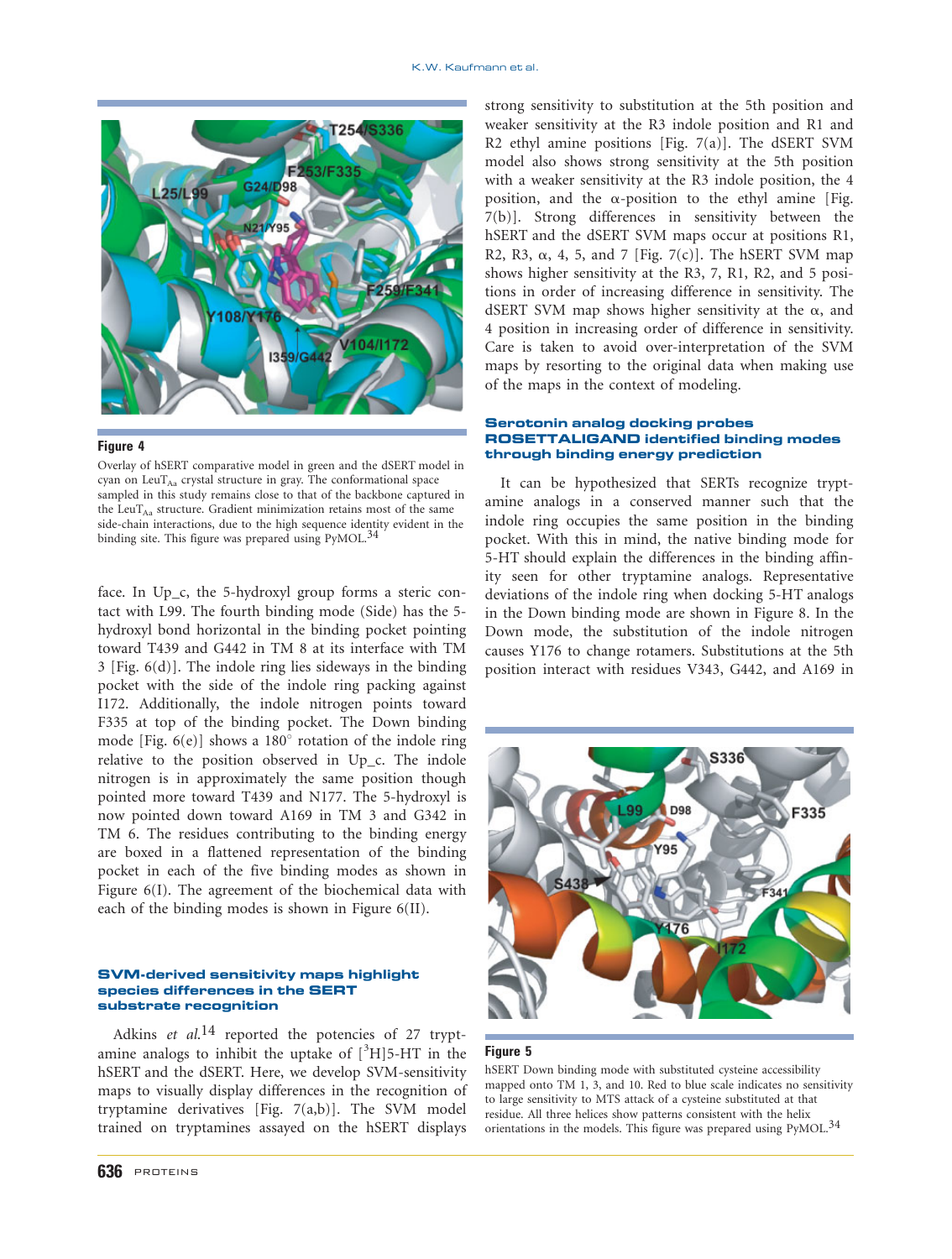

#### Figure 6

For each of the docked complexes (a) Up\_a, (b) Up\_b, (c) Up\_c, (d) Side, (e) Down (I) shows a flattened representation of the binding site with residues contributing most to the computational binding energy outlined in rectangles with black borders. (II) shows agreement of each docking mode with biological data. Each mode contains a D98 contact. Up\_a and Up\_b display contacts with TM 10 that contradict the lack of protection from MTS inactivation. Up\_c and Side binding modes do not match the SVM species difference maps. All the modes show interaction with I172 and Y176 explaining protection against MTS modification. The Side and Down modes pack closely to A441 in a manner which may explain protection of A441C by 5-HT from MTS modification. (III–V) Correlation plots for predicted log  $K_i$  (calculated on computational binding free energy of tryptamine analogs in these modes) and log  $K_i$  for uptake in Hela cells (III), for uptake in HEK293 cells (IV), and for binding in HEK293 cells (V). hSERT values are given in triangles and dSERT values in diamonds. All experimental transport and binding data taken from Adkins et al. 14

this binding mode. Figure 6(III–V) shows the correlations of the predicted binding free energies of ligand binding and the log of the uptake and binding  $K_i$  values extracted from experimental competitive uptake and binding assays by Adkins et al.<sup>14</sup> The Down mode shows the highest correlation for all three datasets. The correlation coefficient of the Down binding mode to the log uptake  $K_i$  data from Hela cells is 0.72. The correlation coefficient to log uptake  $K_i$  data from HEK293 cells is 0.60. The coefficient falls to 0.29 when compared with log binding  $K_i$  data extracted from HEK293 competition binding assays. The first two datasets of uptake  $K<sub>5</sub>$  in

HEK293 and Hela cells assess the ability of tryptamine analogs to competitively inhibit uptake of tritiated serotonin across membranes with the SERT transporter. The third dataset of binding  $K_i$ s assesses the ability of tryptamine analogs to compete with a high-affinity inhibitor to bind to the SERTs. This third category measures a competitive binding event, a more close approximation to the binding energy measured in this study. However, binding is thought to be an important step during transport, and the uptake studies examine the ability of chemical similar compounds to compete. Thus, uptake potency provides a relevant assessment of binding. In any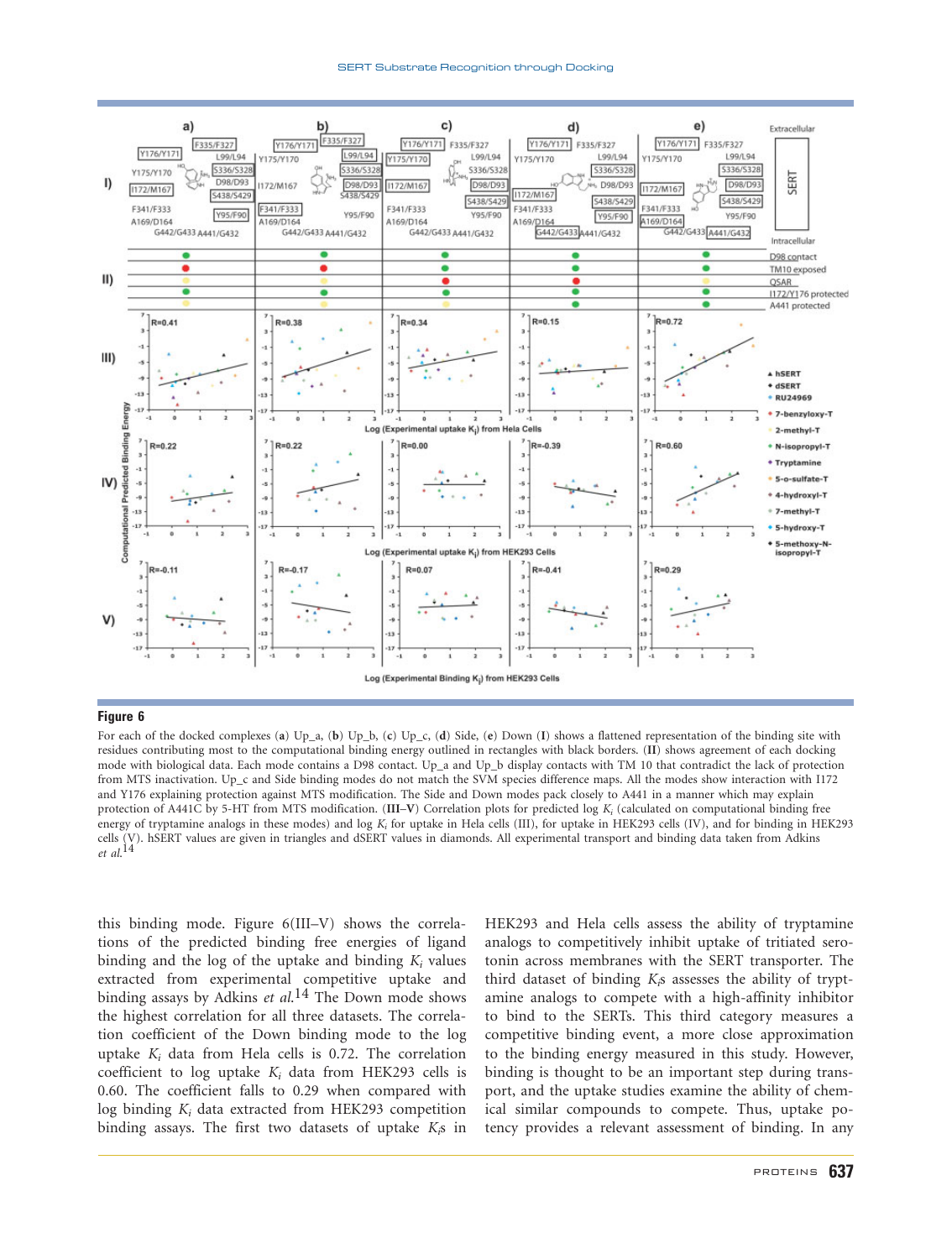

# Figure 7

Sensitivities of positions to substitution predicted from support vector machine trained on SERT transporter substrate uptake  $K_i$ s. Blue to red gradient indicates low to high sensitivity. (a) hSERT, (b) dSERT, (c) difference map (hSERT-dSERT) of the raw sensitivities. Blue shows higher sensitivity for dSERT. Green to red indicates moderate to higher sensitivity in hSERT. This figure was prepared using PyMOL.<sup>34</sup>

case, the Down binding mode remains the best correlated of the five binding modes [see Fig. 6(e)].

#### Model minimization in amber force field confirms hydrogen bonding contacts of 5-OH group

We refined our final models using the AMBER force field employing a short molecular dynamics simulation as a minimization tool.<sup>41</sup> We leverage the ability of the molecular mechanics force field in AMBER to model ligand flexibility to optimize the models for the hSERT and dSERT 5-HT Down binding mode (see Fig. 9). As this calculation is a local refinement with minimal movements, the ROSETTALIGAND conformations are not altered significantly. However, the geometry of hydrogen bonds and other local interactions are improved. The conformation identified by ROSETTALIGAND proves to be stable after 1 ns of molecular dynamics. The overall RMSD of the binding site in both models before and after refinement is  $<$ 1.0 Å indicating that, even though the sodium ion is not explicitly included in our model building and ligand docking to identify the ''Down'' binding mode, the conservation of the site implicitly encodes this information. The 5-OH substituent of 5-HT maintains a hydrogen bond to the dSERT D164 side-chain carbonyl oxygen, whereas in the hSERT the 5-OH of 5-HT

forms transient hydrogen bonds to the backbone oxygens of residue A169 (dSERT D164) and A441 (dSERT G432).

# **DISCUSSION**

This study examines two primary questions; "Can docking of 5-HT into comparative models of SERTs identify a physiologically relevant binding mode consistent with known mutagenesis, SCAM, and SAR data?'' and ''If so, what are the implications for SERT substrate recognition?'' Computational docking on its own is unlikely to present a single correct solution due to the errors inherent in comparative models.<sup>30</sup> However, docking to comparative models may yield a physiologically relevant binding mode29 (see supporting information). Functional conservation, sequence identity, and biochemical structural data all indicate promising potential for comparative models based on LeuT $_{\text{Aa}}$  structure. Chothia and Lesk $42$  found that functional conservation of proteins often implies a higher structural conservation than sequence identity would imply. In a study of comparative modeling for membrane proteins, Forrest et al.<sup>40</sup> reported that sequence identities above 30% in the transmembrane domains yield models with  $C_{\alpha}$ -RMSD of  $\sim 2$ Å to the true structure. Biochemical structural information such as the SCAM profiles of TMs 1, 3, and 10 in SERTs are consistent with the LeuT<sub>Aa</sub> structure.<sup>22</sup>

No single model resulting from this process is guaranteed to satisfy all the biochemical data available. How-



#### Figure 8

A superimposition of the indole ring of tryptamine derivatives in the Down binding mode is shown for hSERT and dSERT docking. It highlights the conserved manner in which tryptamine derivatives are recognized by SERTs. This figure was prepared using PyMOL.<sup>34</sup>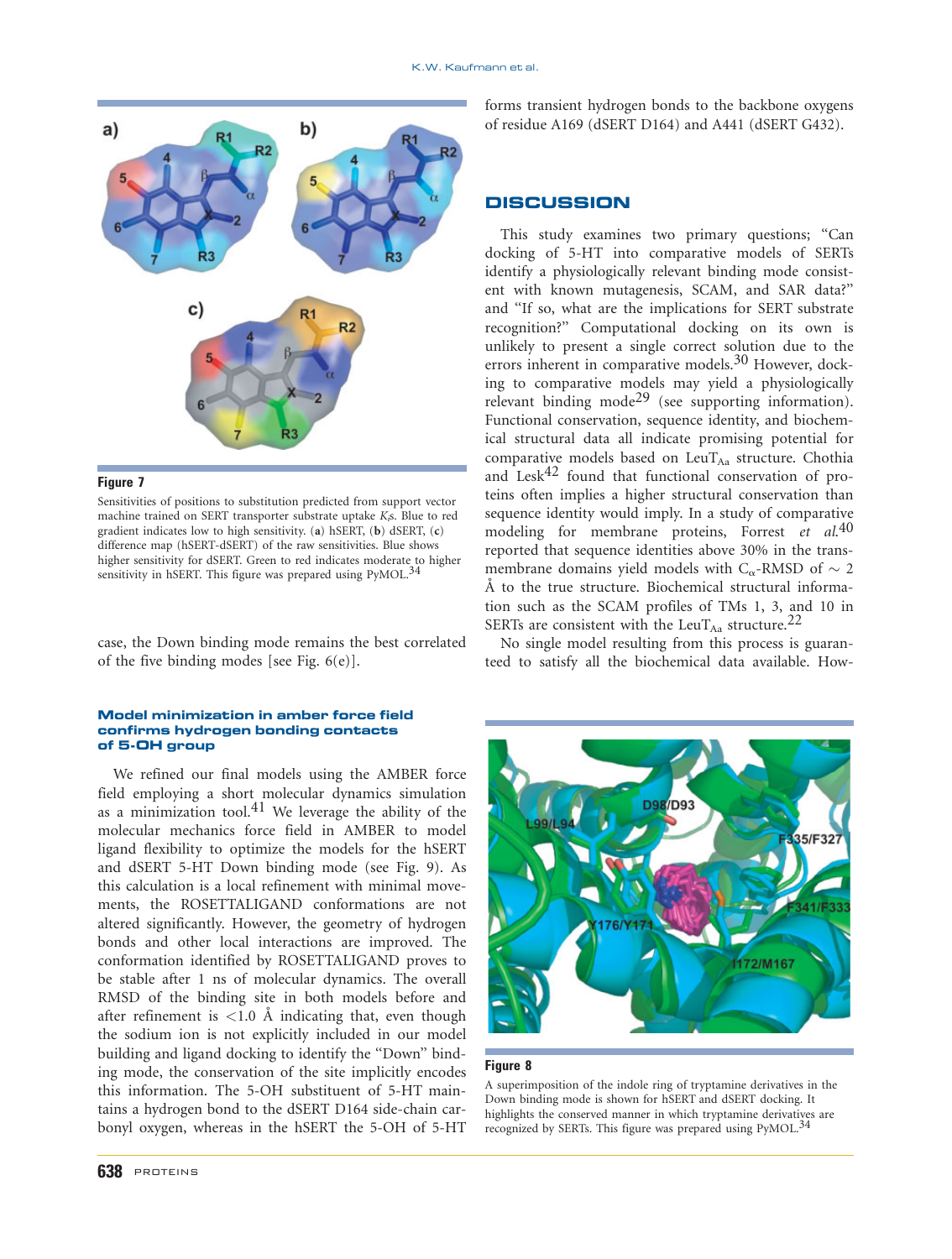

Figure 9

The Down binding mode in the hSERT and dSERT models. Dashed lines in (a) and (b) represent stable hydrogen bonding interactions observed during the 1 ns AMBER refinement of the best ROSETTALIGAND model [Fig. 6(e)] of the substrate binding site. The dashed line from 5-HT to the aromatic ring of Y176 marks a T-type ring stacking interaction. The gray-shaded areas highlight major differences of the hSERT and dSERT models in the substrate binding site: (I) The A441/D164 hydrogen bonding interactions with the 5-OH position of 5-HT. (II) I172/M167 packing interactions with 5-HT indole ring. Panels (c) and (d) show 3D representations of the Down binding mode in hSERT and dSERT models.

ever, in our study unbiased sampling of possible binding modes produced a single binding mode in line with all biochemical data. The collective satisfaction of these constraints indicates the physiological relevance of the Down binding mode shown in Figures 6(e) and 9. For example, in the Down mode residues, I172 and Y176 are protected from MTS modification and subsequent inactivation of transport. Only bulky or charged mutations at I172 have a significant effect on  $5-HT$  transport,<sup>12</sup> indicating a purely steric impact of this position on the binding site as is indicated by the packing against the side of the indole ring. The hSERT G100A mutant is transport deficient but maintains an unperturbed binding affinity.43 Since the Down binding mode lies below G100, G100A would not significantly perturb this binding mode. TM

10 residues cannot be protected from MTS attack and inactivation by 5-HT binding.<sup>6</sup> The Down binding mode predicts this since it leaves TM 10 amino acids, which are sensitive to MTS modification, solvent accessible. Finally, the A441C mutant is protected from MTS access by  $5-HT^{44}$  inline with the proximity of A441 to the 5-OH group. The sum of all these experimental data points support the Down binding mode as a physiologically relevant placement for 5-HT in the binding site.

SVM sensitivity maps reveal differences in the sensitivities of dSERT and hSERT to substitution at the R3, 4, 5, and  $\alpha$ -positions (see Fig. 7). The R3 indole nitrogen displays sensitivity to bulky substituents in hSERT.<sup>14</sup> An isopropyl substitution causes a significant decrease in transport, whereas a methyl substituent in the same posi-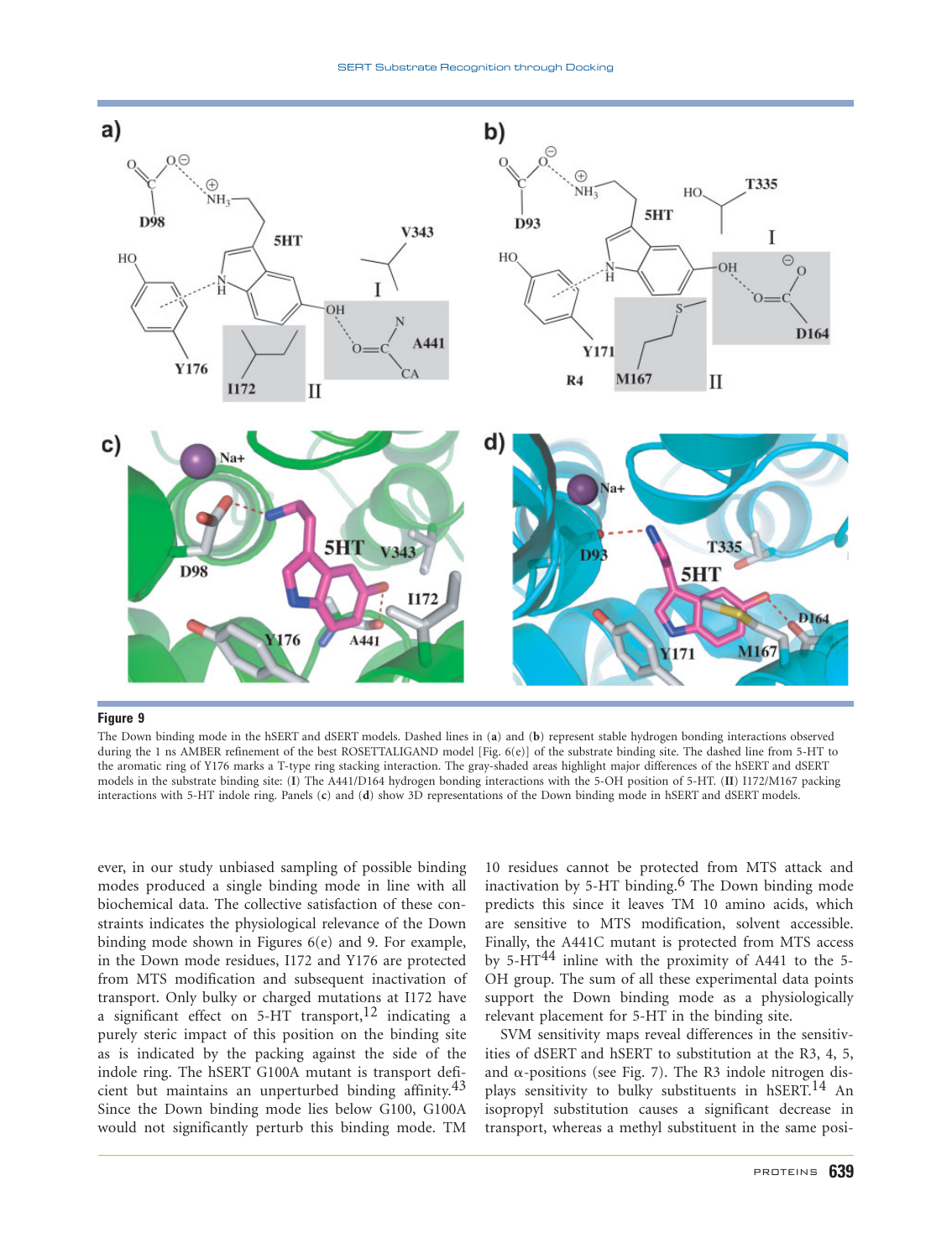tion causes little difference in uptake. These data indicate that the indole nitrogen likely faces a sterically restricted area in hSERT. The Down binding mode places the indole nitrogen R3 substituents proximal to Y176/Y171. Y176 has been shown to be important for transport<sup>8</sup>; thus, it is not surprising that the substitutions perturbing this residue are detrimental to transport. Adkins et al. identified a mutant hSERT, Y95F, which minimizes this effect.<sup>14</sup> Since no direct contact between R3 substituents and Y95 is seen in our models, we hypothesize an indirect effect as follows: the tryptamine N-isopropyl substitution causes a shift in the indole ring toward the bottom of the pocket where Y95 is located in hSERT (F90 in dSERT). Mutation at position 95 allows for a structural rearrangement that accommodates additional bulk at the indole nitrogen position. If this is the case, then bulk reducing mutations at neighboring residues, such as V343, L344, and A441, could have a similar effect and could serve to test our hypothesis. In contrast to hSERT, the intracellular base of the binding site in dSERT exhibits a more polarizable nature (e.g., hydrophobic to polarizable I172/M167, V343/T335 hydrophobic to polar, and A169/D164 hydrophobic to charged, see Fig. 9). The hydrogen bond seen between the 5-OH of 5-HT and the side chain of D164 reinforces this view. Furthermore, sensitivity to substitution at positions 4 and 5 as shown in the SVM sensitivity maps agree with the Down binding mode by placing hydroxyl groups near V343/T335 and A169/D164 in the hSERT/dSERT [Figs. 7(c) and 9].

The Down binding mode merits experimental investigation given agreement with the above biochemical data. The difference in polarity in this region in combination with the Down mode placing the 5-OH in this region implies that dSERT and hSERT should exhibit a differential preference for polarity surrounding the 4 and 5 position of the tryptamine ring. Further studies with species switching mutations of the above residues will ascertain the role of these residues in substrate specificity for 4 and 5-position tryptamine derivatives. Since the sparseness in the dataset for substitutions at  $\alpha$ , R3, and 4 limits the further analysis of determinants of sensitivities to substitution at these positions, uptake and binding assays experiments with additional substrates modified at these positions should be useful in the context of our models.

The Down binding mode places the indole ring such that the 6 and 7 positions of the tryptamine core point toward the interface between TM 8 and TM 3. The amino acid identities of residues at this interface do not change significantly in hSERT and dSERT. However, future experiments with site-directed mutants in this region may verify the orientation of indole ring of the Down binding mode. One prediction is that a hSERT T439A mutant would display differential recognition of polarity switching substitutions at the 7th position on the tryptamine core. Additional hSERT mutants, such as G442S, A173S, and A169S, would impact recognition of

**640** PROTEINS

6-position substituted tryptamines with varied hydrogen bonding capabilities. Assessing the function of these mutants in both hSERT and dSERT backgrounds could validate the assumption of a conserved mode for tryptamines in SERTs. Should the assumption prove incorrect, this constraint on the binding mode selection could be changed to find modes consistent with new experimental findings.

Despite the advances made with the current models, much still remains unknown. The LeuT $_{\text{Aa}}$  structure captures but one state in a multistep transport process. Structures of other states in the transport process are needed to fully understand species selectivity for substrates. Additionally, the LeuT $_{\text{Aa}}$  structure lacks a chloride in the binding site known to be required for function of the SERT. Studies are forthcoming to elucidate mechanism of chloride coupling in transport.

Jorgensen et al.<sup>45</sup> independently performed a manual docking and molecular dynamics study with 5-HT in hSERT. Interestingly, the binding mode identified is similar to our Down mode. Celik et al.<sup>46</sup> recently reported a study on hSERT using the paired mutant-ligand analog complementation approach. They reported an alternate binding mode using this approach. Our approach places a lower priority on their proposed binding mode as it seems less consistent with the cross-species sensitivities reported in the SVM sensitivity maps. We expect hSERT and dSERT to show differences in the amino acids in regions surrounding the 5th position and the N-position. Of course, hSERT and dSERT could bind 5-HT in different modes, but this is unlikely. Our study applies a different approach of comparing multiple tryptamine derivatives in both hSERT and dSERT, thereby identifying structural determinants of substrate specificity in these transporters.

## CONCLUSIONS

Docking of 5-HT into hSERT and dSERT identifies a single conserved binding mode, in which the predicted binding energy of tryptamine derivatives correlates with inhibition uptake constants ( $R = 0.72$ ). The Down binding mode curls the ethylamine tail under F335 and S336 and orients the 5-OH group toward A169 with the indole nitrogen facing the top of the binding site covered by Y176. This binding mode correctly predicts, qualitatively, the decreased modification by SCAM reagents of cysteines substituted at I172, Y176, A441, and the extracellular half of TM 10 due to binding of 5-HT. The mode posits that polarity differences caused by A169D and V343T changes could be responsible for species selectivity observed for hSERT and dSERT recognition of tryptamine derivatives. As additional mutations in SERTs are produced and characterized, particularly in the context of substituted tryptamines, our models should be capable of local refinement to even more precisely focus its utility.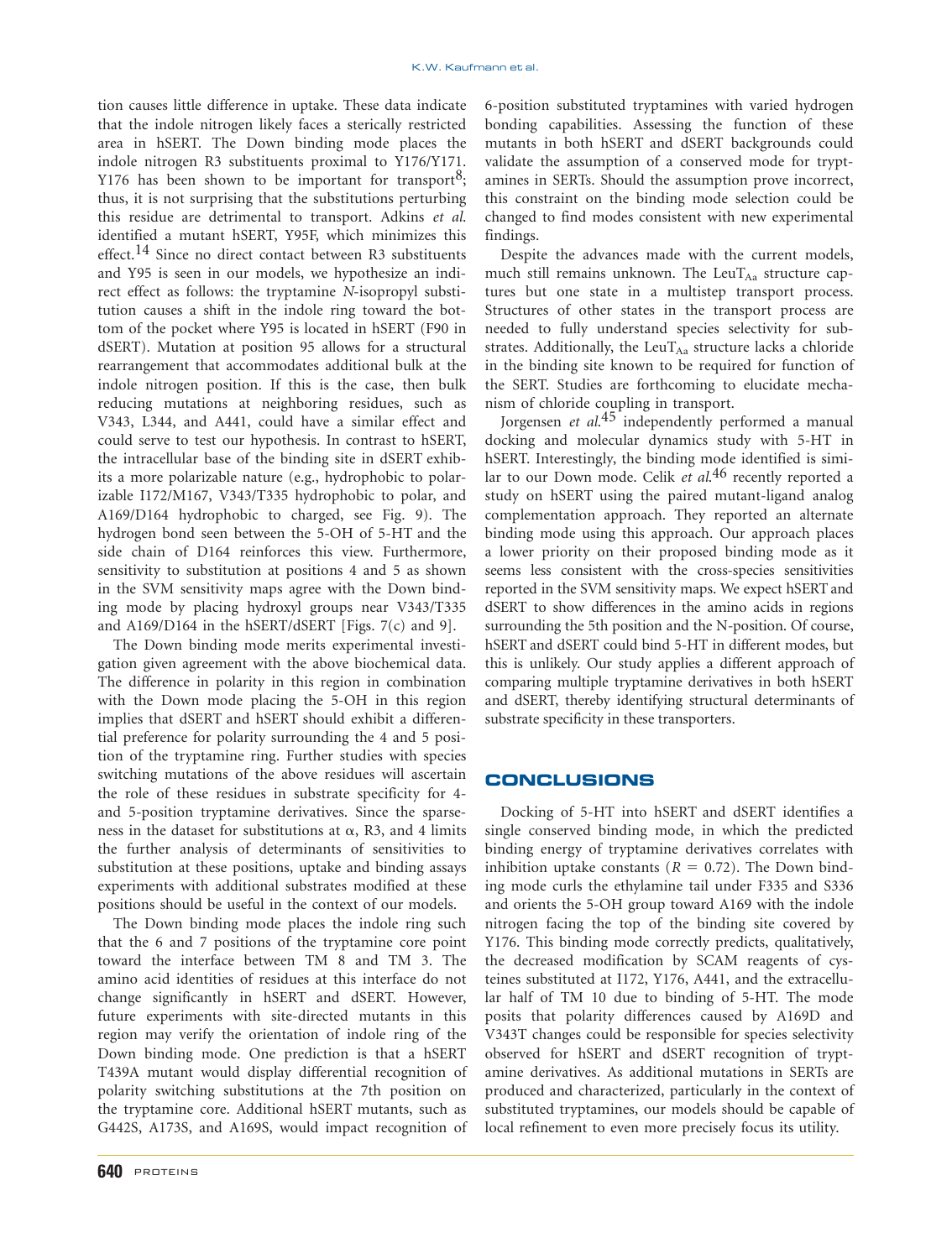# ACKNOWLEDGMENTS

The authors thank David Nannemann and Jarrod Smith for assistance in the development of these models. They also thank the members of the Meiler and Blakely laboratory for helpful discussions.

# REFERENCES

- 1. Rothman RB, Baumann MH. Therapeutic and adverse actions of serotonin transporter substrates. Pharmacol Ther 2002;95:73–88.
- 2. Ramamoorthy S, Bauman AL, Moore KR, Han H, Yang-Feng T, Chang AS, Ganapathy V, Blakely RD. Antidepressant- and cocainesensitive human serotonin transporter: molecular cloning, expression, and chromosomal localization. Proc Natl Acad Sci USA 1993;90:2542–2546.
- 3. Roman DL, Saldana SN, Nichols DE, Carroll FI, Barker EL. Distinct molecular recognition of psychostimulants by human and Drosophila serotonin transporters. J Pharmacol Exp Ther 2004;308: 679–687.
- 4. Blakely RD, Berson HE, Fremeau RT, Jr, Caron MG, Peek MM, Prince HK, Bradley CC. Cloning and expression of a functional serotonin transporter from rat brain. Nature 1991;354:66–70.
- 5. Hoffman BJ, Mezey E, Brownstein MJ. Cloning of a serotonin transporter affected by antidepressants. Science 1991;254:579–580.
- 6. Keller PC, II, Stephan M, Glomska H, Rudnick G. Cysteine-scanning mutagenesis of the fifth external loop of serotonin transporter. Biochemistry 2004;43:8510–8516.
- 7. Henry LK, Adkins EM, Han Q, Blakely RD. Serotonin and cocainesensitive inactivation of human serotonin transporters by methanethiosulfonates targeted to transmembrane domain I. J Biol Chem 2003;278:37052–37063.
- 8. Chen JG, Sachpatzidis A, Rudnick G. The third transmembrane domain of the serotonin transporter contains residues associated with substrate and cocaine binding. J Biol Chem 1997;272:28321–28327.
- 9. Chen JG, Liu-Chen S, Rudnick G. Determination of external loop topology in the serotonin transporter by site-directed chemical labeling. J Biol Chem 1998;273:12675–12681.
- 10. Zhang YW, Rudnick G. The cytoplasmic substrate permeation pathway of serotonin transporter. J Biol Chem 2006;281:36213–36220.
- 11. Barker EL, Moore KR, Rakhshan F, Blakely RD. Transmembrane domain I contributes to the permeation pathway for serotonin and ions in the serotonin transporter. J Neurosci 1999;19:4705–4717.
- 12. Henry LK, Field JR, Adkins EM, Parnas ML, Vaughan RA, Zou MF, Newman AH, Blakely RD. Tyr-95 and Ile-172 in transmembrane segments 1 and 3 of human serotonin transporters interact to establish high affinity recognition of antidepressants. J Biol Chem 2006;281:2012–2023.
- 13. Rodriguez GJ, Roman DL, White KJ, Nichols DE, Barker EL. Distinct recognition of substrates by the human and Drosophila serotonin transporters. J Pharmacol Exp Ther 2003;306:338–346.
- 14. Adkins EM, Barker EL, Blakely RD. Interactions of tryptamine derivatives with serotonin transporter species variants implicate transmembrane domain I in substrate recognition. Mol Pharmacol 2001;59:514–523.
- 15. Barker EL, Perlman MA, Adkins EM, Houlihan WJ, Pristupa ZB, Niznik HB, Blakely RD. High affinity recognition of serotonin transporter antagonists defined by species-scanning mutagenesis. An aromatic residue in transmembrane domain I dictates speciesselective recognition of citalopram and mazindol. J Biol Chem 1998;273:19459–19468.
- 16. Ravna AW, Edvardsen O. A putative three-dimensional arrangement of the human serotonin transporter transmembrane helices: a tool to aid experimental studies. J Mol Graph Model 2001;20:133– 144.
- 17. Ravna AW, Sylte I, Dahl SG. Molecular mechanism of citalopram and cocaine interactions with neurotransmitter transporters. J Pharmacol Exp Ther 2003;307:34–41.
- 18. Ravna AW, Jaronczyk M, Sylte I. A homology model of SERT based on the LeuT(Aa) template. Bioorg Med Chem Lett 2006;16:5594– 5597.
- 19. Yamashita A, Singh SK, Kawate T, Jin Y, Gouaux E. Crystal structure of a bacterial homologue of  $Na^+/Cl^-$  dependent neurotransmitter transporters. Nature 2005;437:215–223.
- 20. Henry LK, Defelice LJ, Blakely RD. Getting the message across: a recent transporter structure shows the way. Neuron 2006;49:791–796.
- 21. Just H, Sitte HH, Schmid JA, Freissmuth M, Kudlacek O. Identification of an additional interaction domain in transmembrane domains 11 and 12 that supports oligomer formation in the human serotonin transporter. J Biol Chem 2004;279:6650–6657.
- 22. Beuming T, Shi L, Javitch JA, Weinstein H. A comprehensive structure-based alignment of prokaryotic and eukaryotic neurotransmit $ter/Na<sup>+</sup>$  symporters (NSS) aids in the use of the LeuT structure to probe NSS structure and function. Mol Pharmacol 2006;70:1630– 1642.
- 23. Misura KMS, Baker D. Progress and challenges in high-resolution refinement of protein structure models. Proteins 2005;59:15–29.
- 24. Rohl CA, Strauss CE, Chivian D, Baker D. Modeling structurally variable regions in homologous proteins with rosetta. Proteins 2004;55:656–677.
- 25. Meiler J, Baker D. ROSETTALIGAND: protein-small molecule docking with full side-chain flexibility. Proteins 2006;65:538–548.
- 26. Yarov-Yarovoy V, Baker D, Catterall WA. Voltage sensor conformations in the open and closed states in ROSETTA structural models of K(1) channels. Proc Natl Acad Sci USA 2006;103:7292–7297.
- 27. Canutescu AA, Dunbrack RL, Jr. Cyclic coordinate descent: a robotics algorithm for protein loop closure. Protein Sci 2003;12: 963–972.
- 28. Kuhlman B, Dantas G, Ireton GC, Varani G, Stoddard BL, Baker D. Design of a novel globular protein fold with atomic-level accuracy. Science 2003;302:1364–1368.
- 29. DeWeese-Scott C, Moult J. Molecular modeling of protein function regions. Proteins 2004;55:942–961.
- 30. Kairys V, Fernandes MX, Gilson MK. Screening drug-like compounds by docking to homology models: a systematic study. J Chem Inf Model 2006;46:365–379.
- 31. Kortemme T, Baker D. A simple physical model for binding energy hot spots in protein-protein complexes. Proc Natl Acad Sci USA 2002;99:14116–14121.
- 32. Wang J, Cieplak P, Kollman PA. How well does a restrained electrostatic potential (RESP) model perform in calculating conformational energies of organic and biological molecules? J Comput Chem 2000;21:1049–1074.
- 33. Bayly CI, Cieplak P, Cornell W, Kollman PA. A well-behaved electrostatic potential based method using charge restraints for deriving atomic charges: the RESP model. J Phys Chem 1993;97:10269– 10280.
- 34. DeLano WL. The PyMOL molecular graphics system. San Carlos, CA, USA: DeLano Scientific; 2002.
- 35. Vapnik VN. Statistical learning theory. New York: Wiley; 1998. p xxiv, 736 p.
- 36. Bleckmann A, Meiler J. Epothilones: quantitative structure activity relations studied by support vector machines and artificial neural networks. QSAR Combinatorial Sci 2003;22:722–728.
- 37. Chang C-C, Lin C-J. LIBSVM: a library for support vector machines. 2001. Software available at http://www.csie.ntu.edu.tw/  $\sim$ cilin/libsvm/
- 38. Baker D, Sali A. Protein structure prediction and structural genomics. Science 2001;294:93–96.
- 39. Ferrara P, Gohlke H, Price DJ, Klebe G, Brooks CL, III. Assessing scoring functions for protein-ligand interactions. J Med Chem 2004;47:3032–3047.